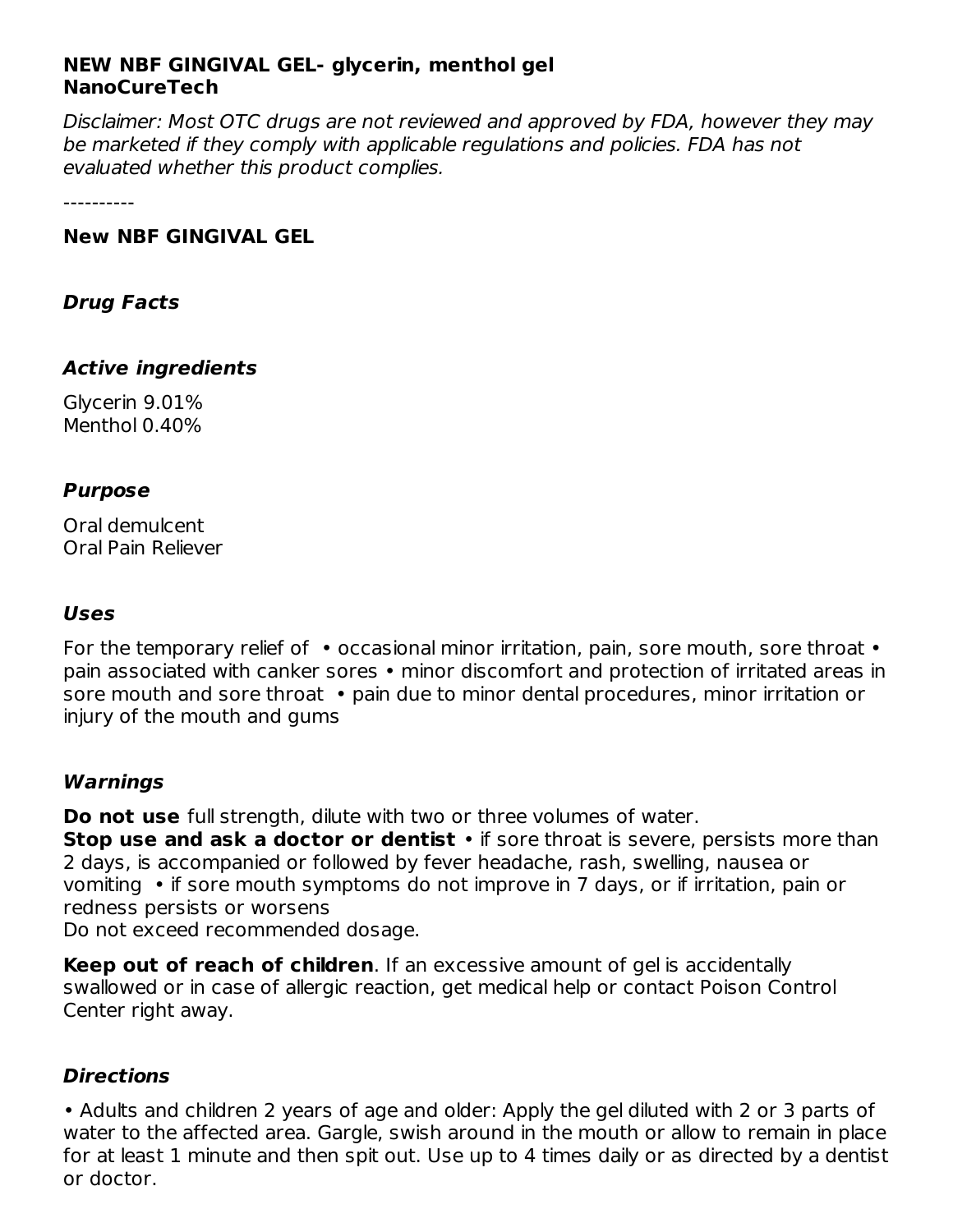- Children under 12 years of age: Should be supervised in the use of this product.
- Children under 3 years of age: Consult a dentist or doctor.

# **Inactive ingredients**

Aloe vera (Aloe barbandesis) leaf extract, Ascorbic acid, Calcium glycerophosphate, Cellulose gum, Eucalyptus oil, Grapefruit (Citrus paradisi) extract, Green tea (Camellia sinensis) leaf extract, Hydrated silica, PEG-32, Peppermint oil, Pot Marigold (Calendula offcinalis) leaf extract, Propolis extract, Sorbitol, Steviol glycosides, Tocopheryl acetate, Water, Xylitol.

# **Other information**

- Store at room temperature  $(1-30^{\circ}C)$   $(34-86^{\circ}F)$ .
- Do not use if seal under cap is broken or missing.

# **Questions?**

Tel : **+82-2-474-82224** Mon-Fri (8 am -5 pm).

## **Technology provider and distributer**:

NanoCureTech Co. Ltd. #502, 24, Yeokjeon-gil, Yangpyenong-eup, Yangpyenog-gu, Gyonggido, South Korea, Zip Code: 134-864.

# **Country of origin: South Korea**

# **Packaging**

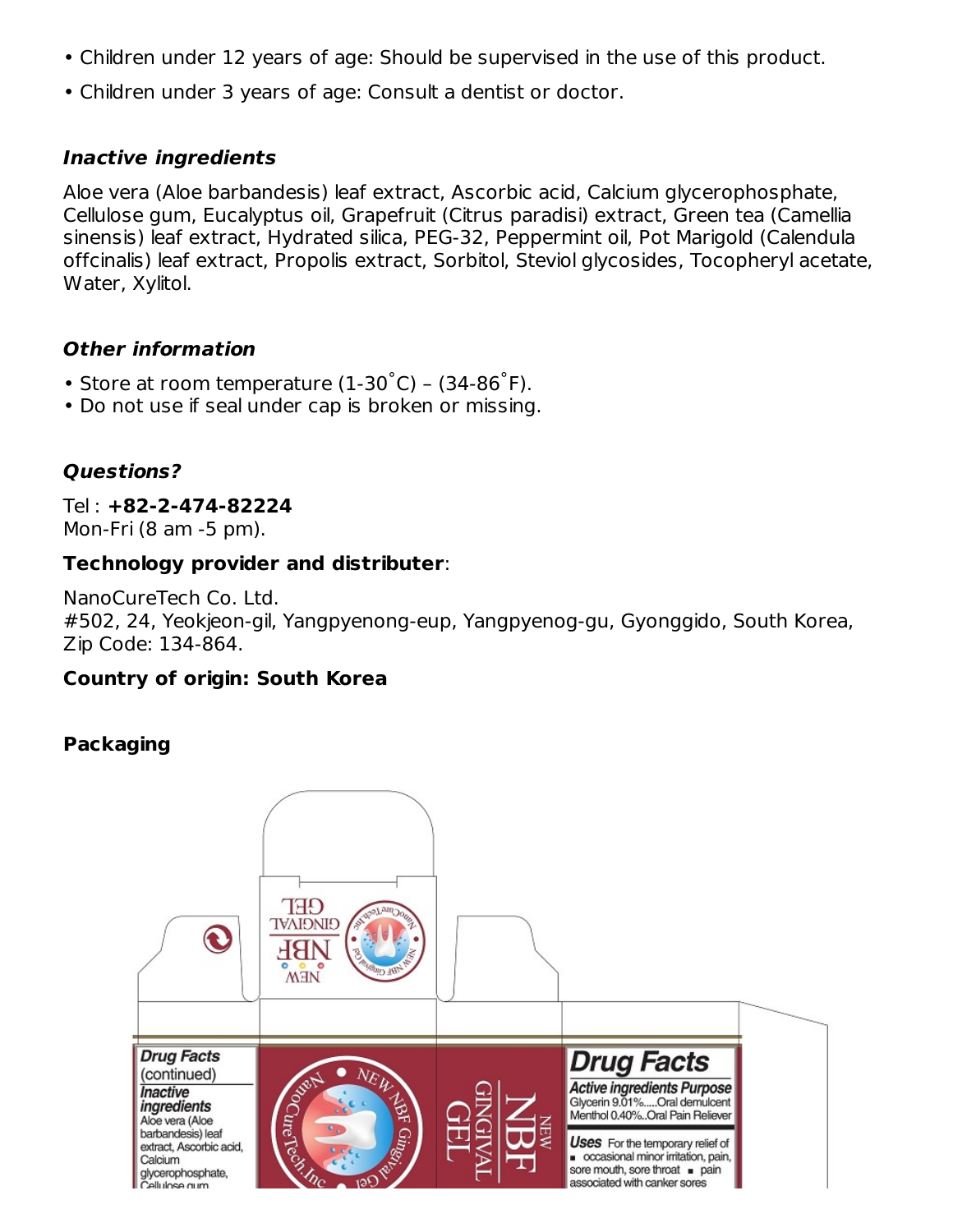

| <b>NEW NBF GINGIVAL GEL</b><br>glycerin, menthol gel |                |                           |                |  |  |  |
|------------------------------------------------------|----------------|---------------------------|----------------|--|--|--|
| <b>Product Information</b>                           |                |                           |                |  |  |  |
| <b>Product Type</b>                                  | HUMAN OTC DRUG | <b>Item Code (Source)</b> | NDC:23636-1002 |  |  |  |
| <b>Route of Administration</b>                       | <b>DENTAL</b>  |                           |                |  |  |  |
|                                                      |                |                           |                |  |  |  |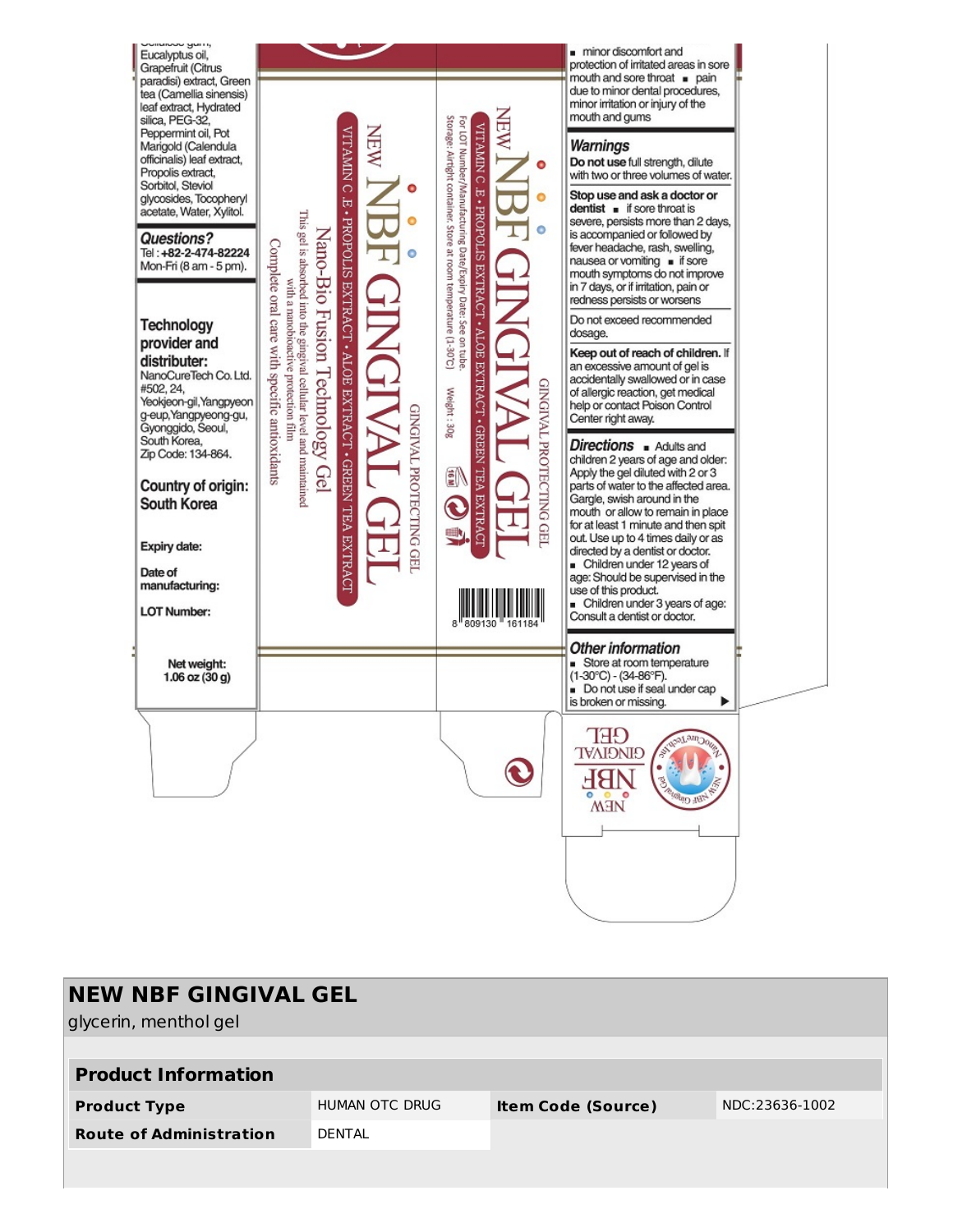| <b>Active Ingredient/Active Moiety</b>        |                                                                    |                          |                  |  |  |
|-----------------------------------------------|--------------------------------------------------------------------|--------------------------|------------------|--|--|
|                                               | <b>Ingredient Name</b>                                             | <b>Basis of Strength</b> | <b>Strength</b>  |  |  |
|                                               | <b>GLYCERIN</b> (UNII: PDC6A3C0OX) (GLYCERIN - UNII:PDC6A3C0OX)    | <b>GLYCERIN</b>          | 9.01 g in 100 g  |  |  |
|                                               | LEVOMENTHOL (UNII: BZ1R15MTK7) (LEVOMENTHOL - UNII: BZ1R15MTK7)    | <b>LEVOMENTHOL</b>       | $0.4 g$ in 100 g |  |  |
|                                               |                                                                    |                          |                  |  |  |
|                                               |                                                                    |                          |                  |  |  |
| <b>Inactive Ingredients</b>                   |                                                                    |                          |                  |  |  |
|                                               | <b>Ingredient Name</b>                                             |                          | <b>Strength</b>  |  |  |
| <b>ALOE VERA LEAF (UNII: ZY81Z83H0X)</b>      |                                                                    |                          |                  |  |  |
| <b>ASCORBIC ACID (UNII: PQ6CK8PD0R)</b>       |                                                                    |                          |                  |  |  |
|                                               | <b>CALCIUM GLYCEROPHOSPHATE (UNII: XWV9Z12C1C)</b>                 |                          |                  |  |  |
|                                               | CARBOXYMETHYLCELLULOSE SODIUM, UNSPECIFIED FORM (UNII: K6790BS311) |                          |                  |  |  |
| <b>EUCALYPTUS OIL (UNII: 2R04ON1662)</b>      |                                                                    |                          |                  |  |  |
| <b>GRAPEFRUIT</b> (UNII: O82C39RR8C)          |                                                                    |                          |                  |  |  |
| <b>GREEN TEA LEAF (UNII: W2ZU1RY8B0)</b>      |                                                                    |                          |                  |  |  |
| <b>HYDRATED SILICA (UNII: Y607T4G8P9)</b>     |                                                                    |                          |                  |  |  |
| POLYETHYLENE GLYCOL 1600 (UNII: 1212Z7S33A)   |                                                                    |                          |                  |  |  |
| PEPPERMINT OIL (UNII: AV092KU4JH)             |                                                                    |                          |                  |  |  |
|                                               | <b>CALENDULA OFFICINALIS WHOLE (UNII: PFR03EBU0H)</b>              |                          |                  |  |  |
| <b>PROPOLIS WAX (UNII: 6Y8XYV2NOF)</b>        |                                                                    |                          |                  |  |  |
| <b>SORBITOL (UNII: 506T60A25R)</b>            |                                                                    |                          |                  |  |  |
| <b>STEVIOL (UNII: 4741LYX6RT)</b>             |                                                                    |                          |                  |  |  |
| .ALPHA.-TOCOPHEROL ACETATE (UNII: 9E8X80D2L0) |                                                                    |                          |                  |  |  |
| <b>WATER (UNII: 059QF0KO0R)</b>               |                                                                    |                          |                  |  |  |
| <b>XYLITOL</b> (UNII: VCQ006KQ1E)             |                                                                    |                          |                  |  |  |
|                                               |                                                                    |                          |                  |  |  |
|                                               |                                                                    |                          |                  |  |  |
| <b>Product Characteristics</b>                |                                                                    |                          |                  |  |  |
| <b>Color</b>                                  | brown (light brown)                                                | <b>Score</b>             |                  |  |  |
| <b>Shape</b>                                  |                                                                    | <b>Size</b>              |                  |  |  |
| Flavor                                        | <b>MINT</b>                                                        | <b>Imprint Code</b>      |                  |  |  |
| <b>Contains</b>                               |                                                                    |                          |                  |  |  |
|                                               |                                                                    |                          |                  |  |  |
|                                               |                                                                    |                          |                  |  |  |

# **Packaging**

| ltem Code                      | <b>Package Description</b>                           | <b>Marketing Start</b><br><b>Date</b> | <b>Marketing End</b><br><b>Date</b> |
|--------------------------------|------------------------------------------------------|---------------------------------------|-------------------------------------|
| $\big _1$ NDC:23636-<br>1002-1 | 1 in 1 CARTON                                        | 11/27/2017                            | 12/14/2023                          |
|                                | 30 g in 1 TUBE; Type 0: Not a Combination<br>Product |                                       |                                     |

# **Marketing Information**

| <b>Marketing</b>           | <b>Application Number or Monograph</b> | <b>Marketing Start</b> | <b>Marketing End</b> |
|----------------------------|----------------------------------------|------------------------|----------------------|
| Category                   | <b>Citation</b>                        | Date                   | Date                 |
| OTC monograph not<br>final | part356                                | 11/27/2017             | 12/14/2023           |